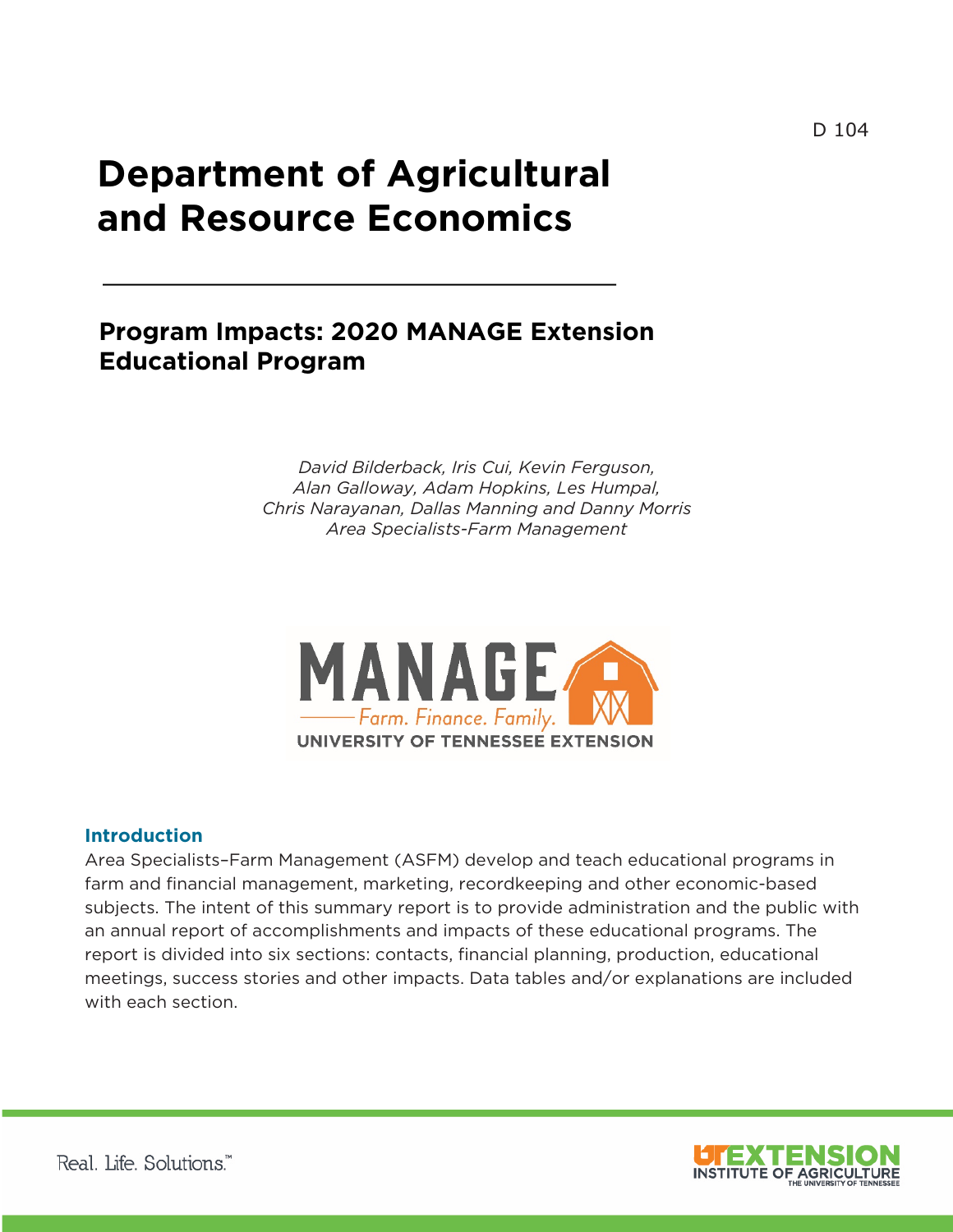The MANAGE program, and most everything else in society, faced numerous challenges and changes during 2020. Face-to-face group meetings are typically a strength of our educational delivery. Changes were made to focus on digital meetings and webinars, increasing personal correspondence and maintaining direct on-site assistance to farm families and agribusinesses.

#### **Contacts**

#### **Table 1. Direct Contacts**

| Personal              | <b>On-Site Visits</b> | Digital Contacts Group Meetings |       | Total  |
|-----------------------|-----------------------|---------------------------------|-------|--------|
| <b>Correspondence</b> |                       |                                 |       |        |
| 23,249                | 1,612                 | 3.766                           | 4.570 | 33,197 |

From Table 1, ASFM contacted more than 33,000 people as a part of their educational programming. Contacts by group meetings were greatly reduced in 2020 due to meeting cancelations and restrictions; however, digital contacts via webinars provided a new educational opportunity, and on-site visits and personal correspondence remained strong. ASFM continued to focus on individual educational efforts with Tennessee farmers, land owners and agribusinesses.

#### **Financial Planning**

#### **Table 2. Financial Planning**

| <b>Farm Financial</b> | Average Debt/Asset | Average Gross Farm | Average Net  |
|-----------------------|--------------------|--------------------|--------------|
| Analyses              | <b>Ratio</b>       | Income             | <b>Worth</b> |
| 94                    | 0.45               | \$567,190          | \$2,082,066  |

One of the mainstays of the MANAGE educational program is its emphasis on farm-level financial planning. The financial planning comes in various forms, depending on the needs of the farm families. In 2020, 113 farm families participated in intensive one-onone financial planning sessions, resulting in 94 complete financial plans (Table 2). These plans include base, or current farm enterprises, compared to potential enterprises which can assist farmers in selecting more profitable farming methods and making better financial decisions. The average debt/asset ratio in Table 2 shows that farm families owe 45 cents for every dollar of the value of their farm assets. That debt load underscores the value and opportunity of using the MANAGE educational program. The average net worth of \$2.08 million indicates that these farm families have a vested interest in protecting and growing their farm businesses.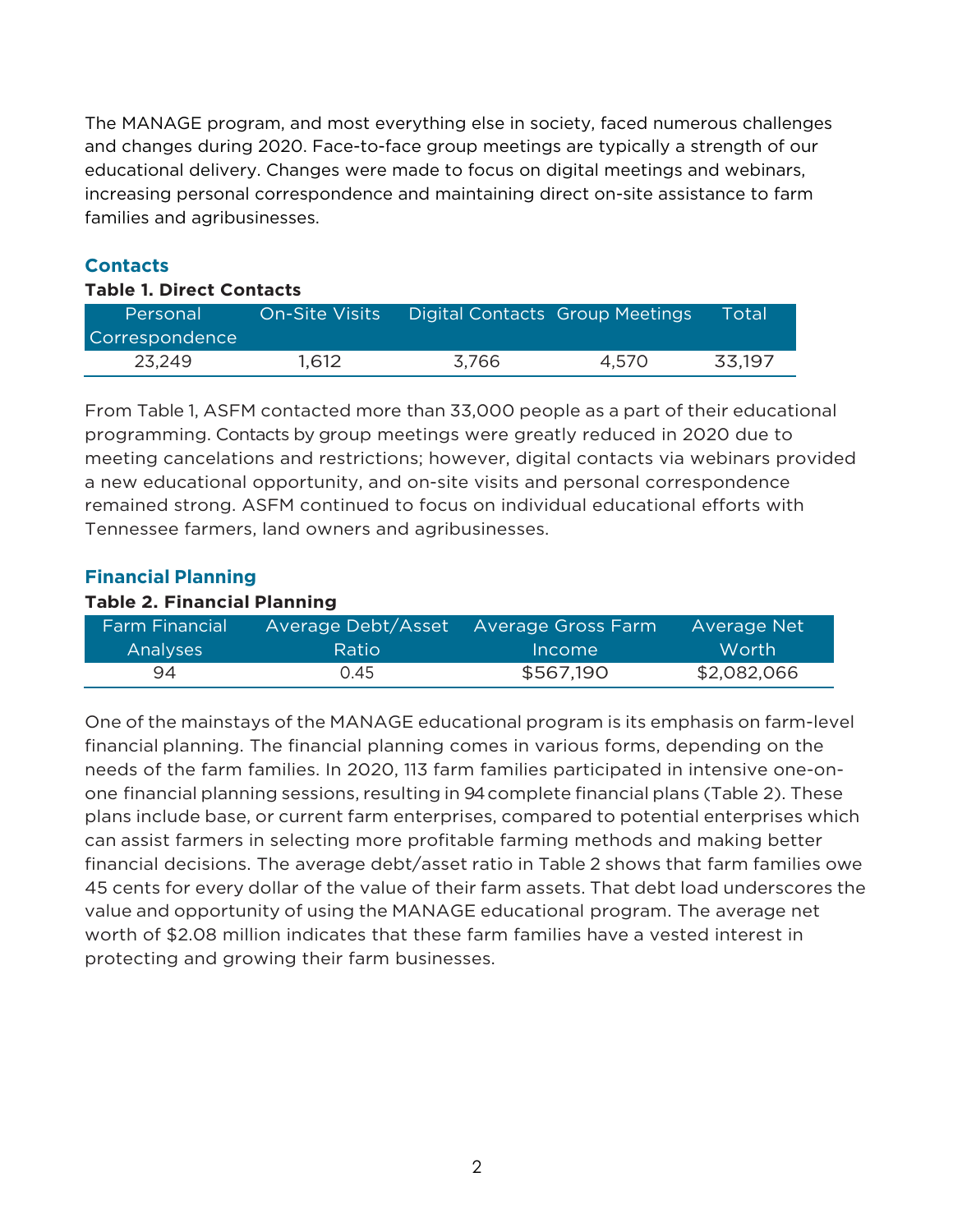#### **Production**

Production data are important in defining the farm situation in Tennessee and in describing the scope of the MANAGE program. The total farm crop acreage included in financial planning in 2020 was 65,393 acres. Gross income from these farms totaled \$46.5 million and net income totaled \$6.5 million. In a very real sense, the ASFM helped manage, through their on-farm financial planning, an enormous amount of acreage and income for Tennessee farm families. The relatively low profit margin between gross and net income reflects the importance of this management function.

#### **Educational Meetings**

ASFM teach or facilitate in group educational meetings across the state. In 2020, they taught or facilitated in 116 educational meetings. ASFM made educational presentations at 93 in-person or digital sessions with an audience of 8,336. Through these educational meetings, ASFM teach such topics as budgeting, financial planning, taxes, computerized recordkeeping and other economic and production topics to agricultural producers and other educators. During 2020, the focus of these educational meetings included recordkeeping and tax planning, crop/livestock budgeting and marketing, and farm transition planning.

#### **Success Stories**

*Tennessee Master Farm Manager Program:* A highlight of the 2020 educational efforts was the statewide launch of the Tennessee Master Farm Manager Program. This intensive farm management program focuses on solid business principles and efficiently utilizing resources on the farms. A pilot program was held in East Tennessee during January and February with 23 producers in a group meeting setting. Meeting restrictions and social distancing required the statewide effort to be delivered in an eight-session webinar format.

ASFM and faculty from the Department of Agricultural and Resource Economics taught the individual sessions. The subject matter topics included financial statements, types of business structure, farm taxes and recordkeeping, equipment purchase decisions, cost of borrowing, farm and management transition, lease agreements and trade issues.

Participation in the webinar series included 224 producers and 54 Extension, state and agri-industry personnel. The new delivery method was successful in reaching new clientele with 40 participants indicating it was their first Extension event or activity.

Through an end-of-program survey, participants indicated they were very satisfied with the educational series. Ninety-eight percent indicated they would recommend the Master Farm Manager program to others. When asked to estimate the economic impact the information could have on their operation, the participants reported a total impact of \$2,172,500 or \$10,917 per participant. Tennessee producers who complete the Master Farm Manager Program and meet additional requirements are eligible for 50 percent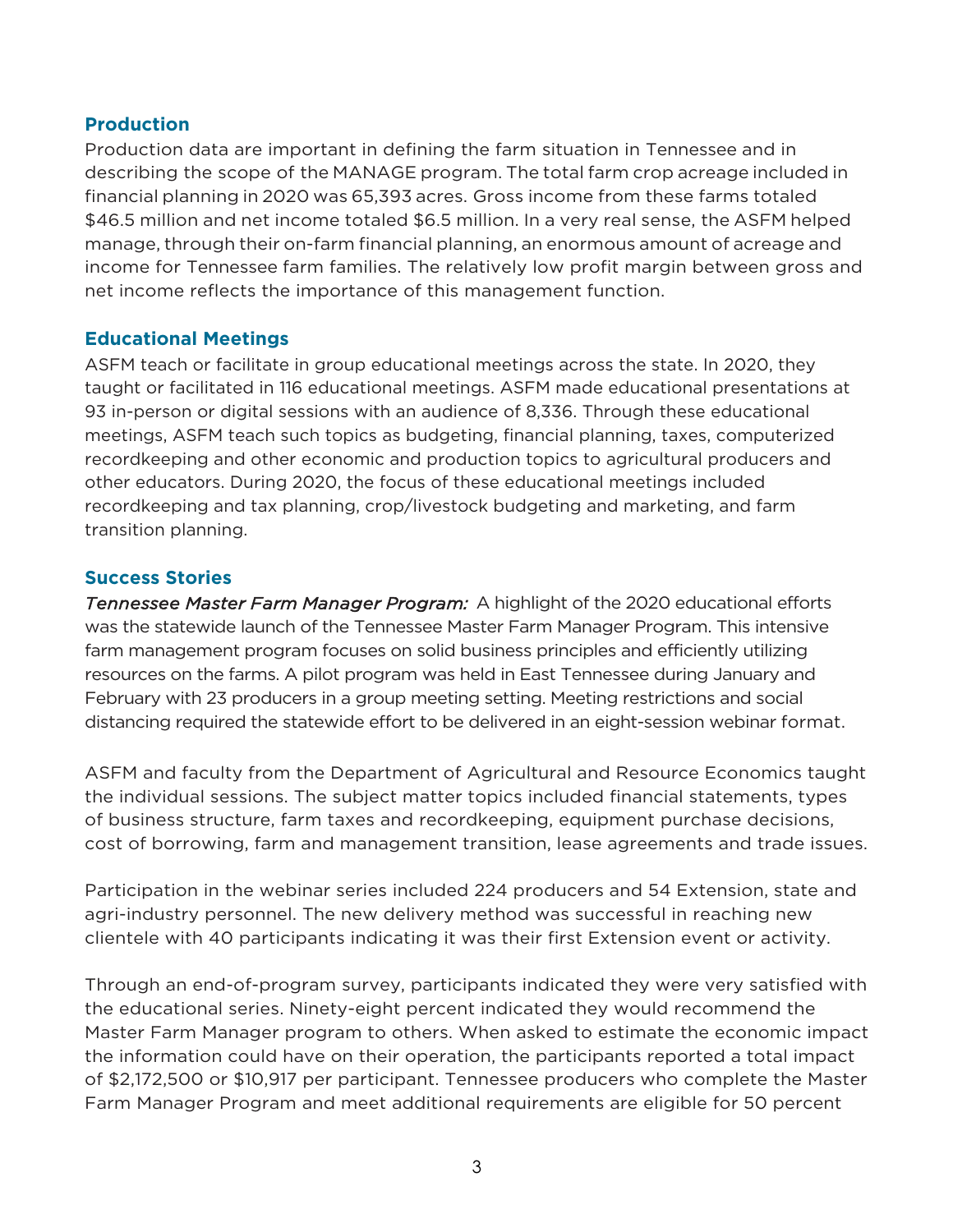cost share projects available from the Tennessee Department of Agriculture's Tennessee Agricultural Enhancement Program.

#### *Comments from Master Farm Manager Participants:*

- "I plan to spend the last 10 years of my career developing and implementing a transition plan to take our family farm from my father's generation to my son's generation. The topics covered in this webinar could not have come at a better time for our family."
- "Absolutely great class!! While I have a background in accounting and understand financial statements, I learned how to apply that knowledge to farming to be able to make decisions for equipment, seed and livestock purchases and management. I'll be referring to the handouts frequently as I write my business plan for my farm."
- "As a first-time emerging farmer...the information is invaluable to me. I plan on attending each offering in the future to help build on my knowledge."
- "There should be some way to make Master Farm Manager a requirement for owning/managing a farm."

**Income Tax Seminars:** ASFMs assist with teaching and facilitating income tax seminars across the state. Nine two-day sessions and one webinar were held during 2020. Six hundred thirty-two (632) accountants and tax preparers earned more than 10,000 continuing professional education credits by attending these educational training sessions. The seminars provide an excellent opportunity for participants to maintain knowledge and skills for their profession.

**Cooperative Beef Cattle Marketing***:* ASFM assisted beef producers in a multi-county cooperative marketing effort to group and market feeder cattle in truckload lots. A total of 5,054 head of cattle were sold by 266 producers in four sales during 2020. Prices received by producers were \$9.61/ cwt. higher than state-reported weekly average market prices. This cooperative marketing effort resulted in an increase in feeder calf value (compared to the Tennessee average) of \$329,960 for those producers or \$65.29 per head marketed.

**Webinar Series:** ASFM coordinated and assisted in teaching a seven-session webinar series focused on improving farm management skills. Session topics included farm tax filing tips, financial business planning and recordkeeping, budgeting, risk management, marketing, labor management and succession planning. One hundred seventy-one (171) individuals participated in the webinar series. Program evaluations indicated that 96 percent of respondents increased their knowledge of farm management fundamentals as a result of the webinars. In addition, 86 percent indicated they set goals to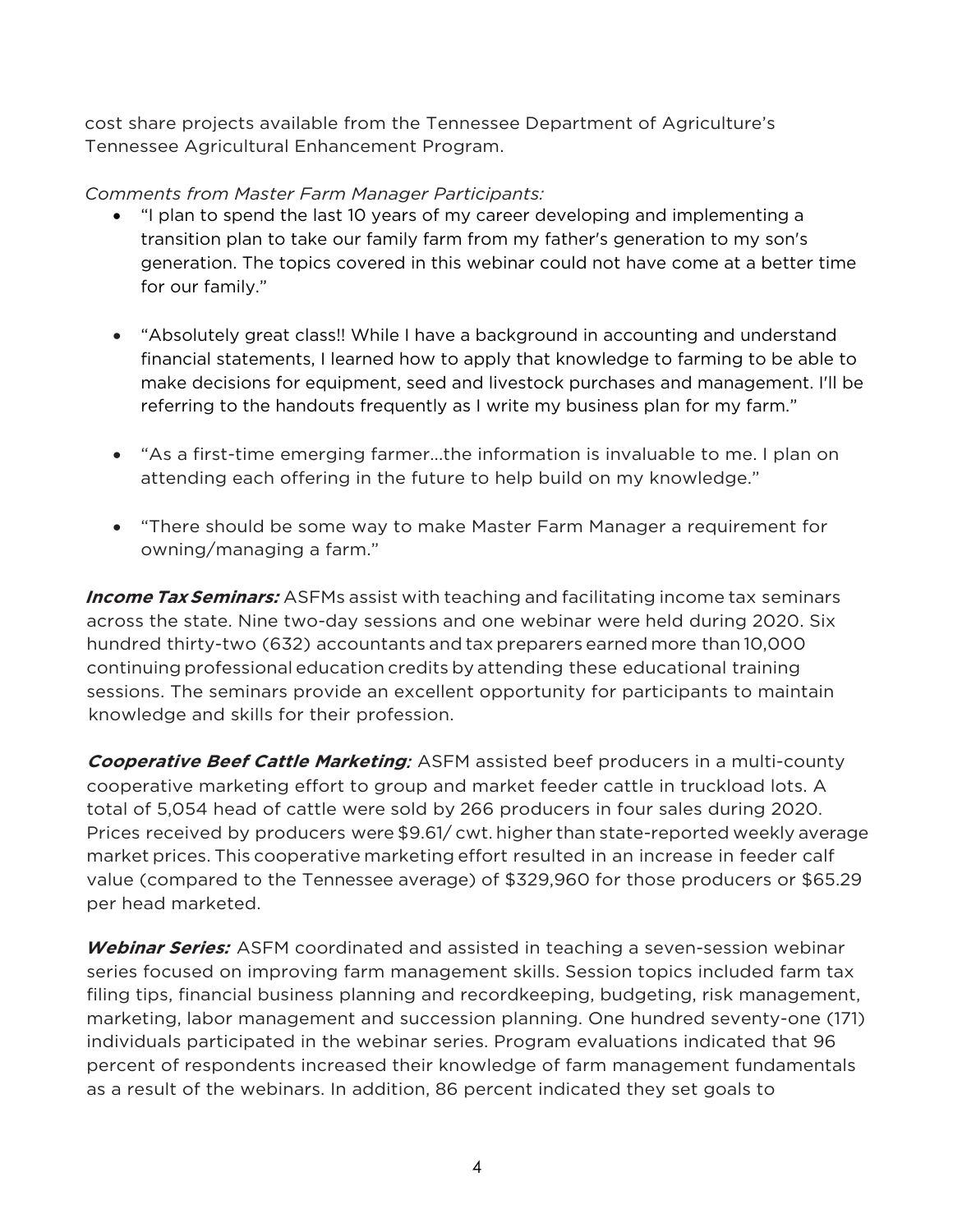implement new or improved financial management skills. The webinar reached a diverse audience with participants from the United States, Brazil, India and Lebanon.

#### **Other Impacts**

ASFM worked with a dairy farm family expanding with a value-added cheese processing facility. With the assistance of the ASFM, the dairy was able to secure a Value-Added Producer Grant for \$250,000.

The ASFM assisted a producer in restructuring enterprises on the family farm resulting in a savings of more than \$13,000 annually.

ASFM also assisted a number of producers in applying for funds available from the USDA Coronavirus Food Assistance Program. One ASFM reported assisting 13 producers with a total estimated impact of \$195,000 or \$15,000 for each farm family.

One producer stated, "Due to the advice of the ASFM, courses attended and farm visits, I have much improved my business plan and recordkeeping of our farm businesses. I was given direction with tax planning, recordkeeping and helped with an overall business plan. I am so very thankful for the support!"

A dairy family facing financial hardship worked with ASFM over a two-year period, evaluating refinancing options and tracking production costs in order to make more informed business decisions. By mid-year 2020, the farm had more than \$150,000 in cash reserves and is in a much stronger financial position.

ASFM assisted county Extension agents with corn and soybean test plots, 4-H beef and dairy shows, facilitating meetings and conferences, and promoting Extension educational programs throughout the state.

#### **Summary**

This annual report provides evidence of the MANAGE educational program's relevance andimportance.With the production and financial risks Tennessee farmers face each year, it is imperative to provide these farm families with the ability to make betterinformed financial decisions. Area Specialists–Farm Management continue to work in partnership with Extension agents on the county level and state specialists in the Department of Agricultural and Resource Economics to assist farm families in reaching their financial goals.